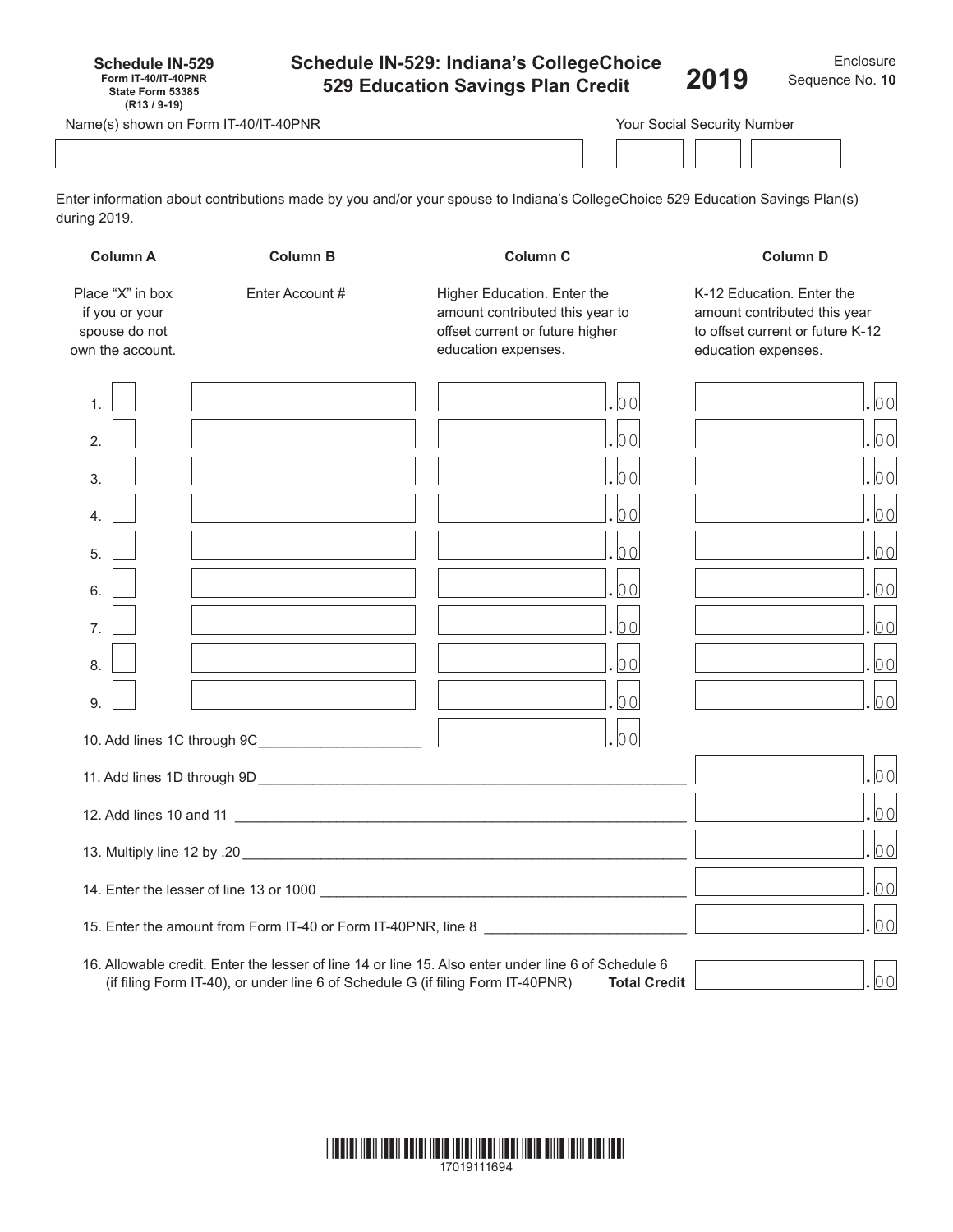# **Instructions for Schedule IN-529**

You may be eligible for a credit if you and/or your spouse made a contribution to Indiana's CollegeChoice 529 Investment Plan.

While there are many 529 savings plans available both in Indiana and nation-wide, only contributions made to the Indiana CollegeChoice 529 Investment Plan are eligible for this credit. This plan is governed by the Indiana Education Savings Authority. To determine if your contribution is to a plan that is eligible for this credit, visit their Web site at www.in.gov/iesa.

#### **Who may claim this credit?**

This credit is available:

- To an individual filing a single tax return
- To a married couple filing a joint tax return

This credit is not available:

To a married couple filing separate tax returns

# **How may these contributions be used?**

Contributions to this plan are made on behalf of a beneficiary, and are to be used to pay for:

- Qualified higher education expenses, and/or
- Indiana K-12 tuition in connection with enrollment or attendance at an elementary or secondary public, private, or religious school located in Indiana. Note: A private school includes a homeschool recognized by the Internal Revenue Service as a private school

# **An eligible contribution will not include:**

- Contributions made to an account that will be transferred to an ABLE account
- Money credited to an account as a result of bonus points or other forms of consideration earned by the taxpayer that result in a transfer of money to the account
- Money transferred from any other qualified tuition program under Section 529 of the Internal Revenue Code or from any other similar plan.

#### **Who must file Schedule IN-529?**

Anyone who makes a contribution to a qualified plan and claims this credit must include Schedule IN-529 when filing their tax return.

**Account owner.** The account owner is the individual or entity (such as a trust, estate, partnership, etc.) who has the right to select or change a beneficiary, and to control the distribution of the funds.

**Contribution.** A cash deposit made for the benefit of the account beneficiary.

**Important.** You must complete the first 8 lines of your Indiana state tax return, Form IT-40 or Form IT-40PNR, before you can complete this schedule.

# **Lines 1 – 9 Instructions**

#### **Column A**

Check the box if you/your spouse made a contribution to an account you do not own. If you/your spouse are the account owner, do not check the box.

*Example.* John opened a qualified *CollegeChoice 529 Investment Plan* for his son Nate, and is the account owner. John's mother (Nate's grandmother) made a contribution to the plan John established. She will claim a credit based on her contribution, and will check the box in Column A because she is not the account owner (John is).

# **Column B**

Enter the account number of each qualified account to which you/ your spouse made a contribution. The account numbers may be:

- 11 digits long, and begin with "61" or "62",
- 10 digits long, and begin with "200", "201", "208" or "209", and/or
- 16 digits long, starting with "200" or "201".

**Note.** Attach additional sheets if you contributed to more than nine qualified plans.

# **Column C – Higher Education Contributions**

On each line enter the total annual contribution you/your spouse made during the year to each account for purposes of paying for qualified higher education expenses.

**Example.** John contributed \$7,200 to his account during the year to help pay for qualified higher education expenses. He will enter \$7,200 in Column C on the same line matching the account number (in Column B).

# **Column D – K-12 Education Contributions**

On each line enter the total annual contribution you/your spouse made during the year to each account for purposes of paying for K-12 tuition.

*Example.* Maria made a \$600 contribution to the *CollegeChoice 529 Investment Plan* account set up by her son for her granddaughter. She is making this contribution to help pay for her granddaughter's K-12 tuition. She checked the box in Column A because she is not the account owner. She listed the account number in Column B, and reported the \$600 contribution in Column D.

#### **Combination of higher education and K-12 education contributions to same account –** It is acceptable to use one account to make contributions for both levels of education.

*Example*. Micah opened a *CollegeChoice 529 Investment Plan* account for his nephew when he was born four years ago. This year he contributed to this account \$800 for higher education and \$300 for K-12 education. He entered the account number on line 1, Column B, the \$800 higher education contribution in Column C, and the \$300 K-12 education contribution in Column D.